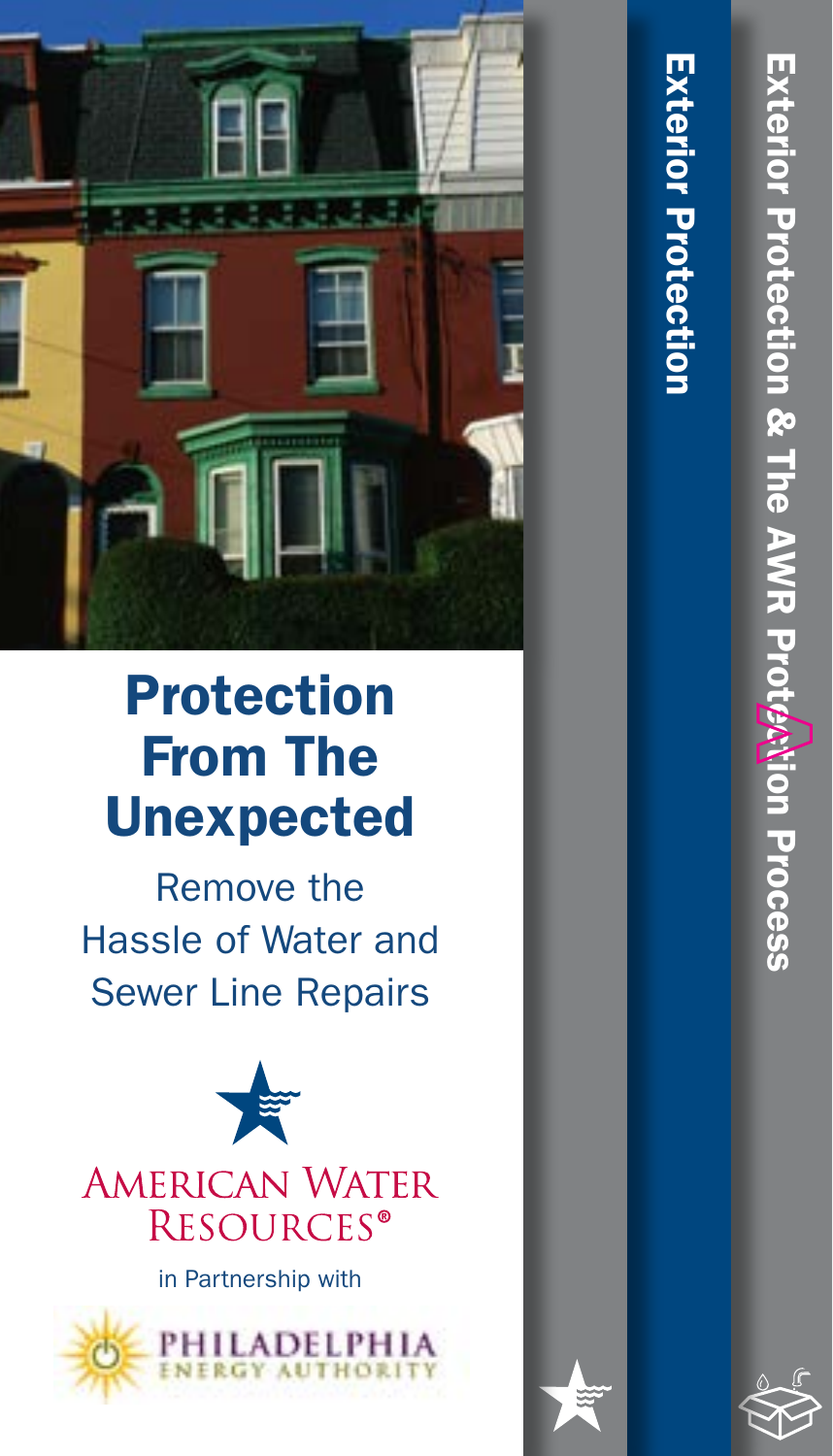### Who is American Water Resources?

American Water Resources (AWR) is a subsidiary of American Water and a Better Business Bureau accredited business with an A+ rating. AWR has been in business for more than 17 years and services over 1.8 million customer contracts in 43 states and Washington, D.C.

AWR offers peace of mind to customers by protecting their service lines with protection programs leaving 9 out of 10 customers satisfied. These protection programs will help shield customers from unexpected repair costs, which typically are not covered by homeowners' insurance.

Philadelphia Energy Authority has recently partnered with American Water Resources to offer protection programs that are now available to Philadelphia homeowners. With Programs starting at just \$3.99 a month you too can be protected from the unexpected.

## What are AWR Program Features?



Get help quickly—Customer Service Hotline available 24 hours a day, 365 days a year.



Avoid the hassle of searching for a contractor, getting permits and handling inspections. No paperwork is needed.



Enjoy peace of mind knowing professional, local and insured contractors are promptly dispatched.



No annual limit on service visits, and 1-year warranty on covered repairs to be free from defects and workmanship.

### Available Products From AWR



Water Line Protection Program



Sewer Line Protection Program



Water Line & Sewer Line Protection Program

### Attention

If you need language services, or for more information please call 1-844-765-7260.

Si necesita servicios de idiomas, llame al 1-844-765-7260 para obtener ayuda.



Enroll Today at AWRUSA.com/Philadelphia Exterior Protection

**Exterior Protection** 

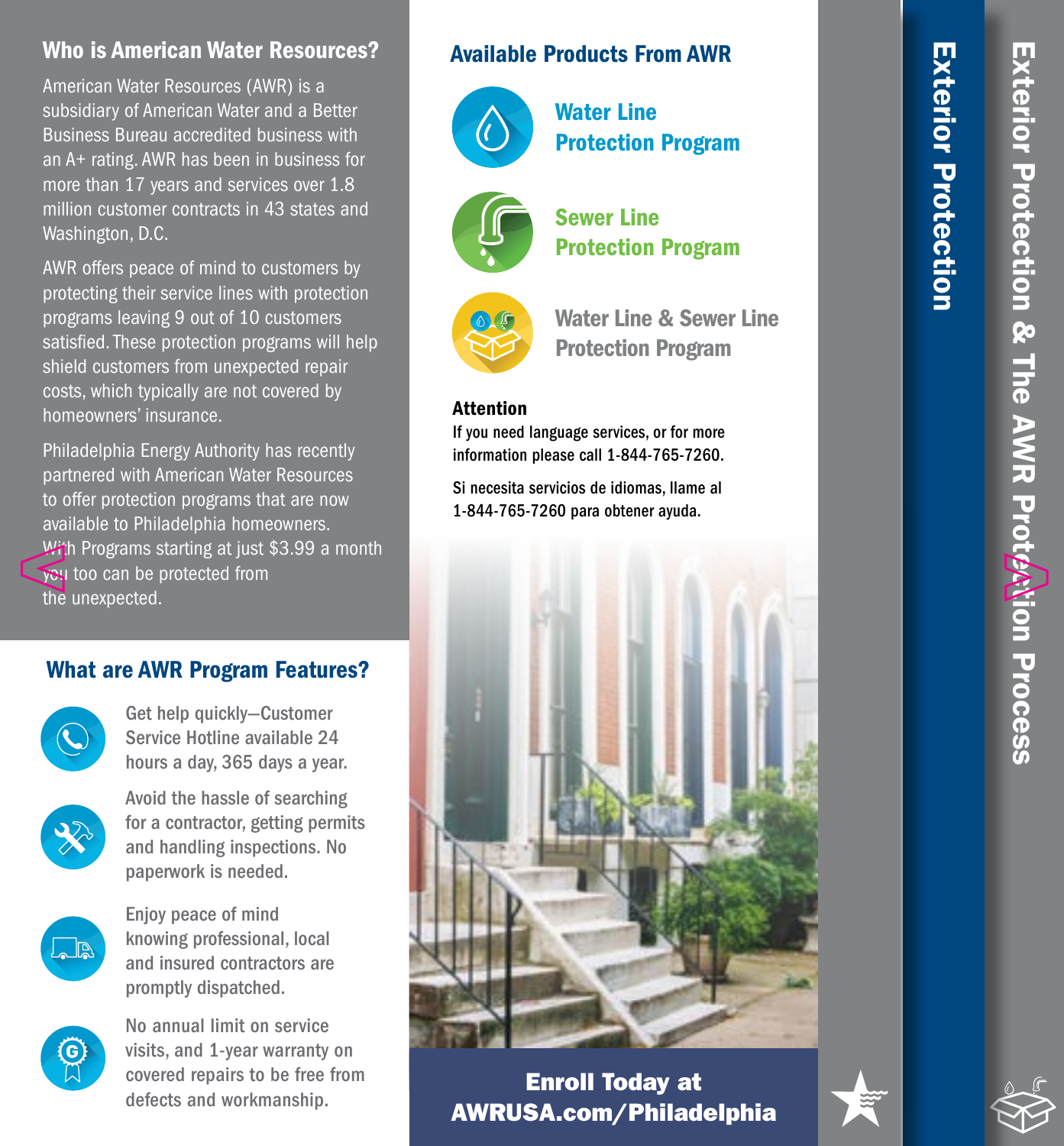Exterior Protection

**Exterior Protection** 

# Water Line Protection Program



Enjoy peace of mind knowing you're protected in case of a water line break or leak, which can cost thousands of dollars to repair and is not typically covered by homeowners insurance.

This protection program covers repairs to the water service line for leaks and breaks caused by normal wear and tear. This line is the water pipe running from your home to the main in the street.\*

### Protection Details/ Whats Covered:\*\*

- •Obtaining permits
- •Excavating
- •Equipment
- •Tools and expertise
- •Repairing the water line •Backfilling any holes
- •Reseeding your yard
- •Handling inspections

# Pricing starting as low as \$3.99 per month with UNLIMITED protection for covered repairs and no service fees.

\*Responsibility may vary. \*\*Exclusions and limitations apply.

# Sewer Line Protection Program

Based on AWR's experience, sewer lines are 3 times more likely to have problems than water lines, and must be repaired quickly to prevent sewer overflow into your home.

This protection program covers repairs to the sewer line for clogs and blockages caused by normal wear and tear. This line generally runs from the foundation of your home to the sewer main line in the street  $*$ 

### Protection Details/ Whats Covered:\*\*

- •Obtaining permits
- •Excavating
- •Equipment
- •Tools and expertise
- •Repairing the sewer line
- •Backfilling any holes •Reseeding your yard
- •Handling inspections

Pricing starting as low as \$6.99 per month with UNLIMITED protection for covered repairs and no service fees.

\*Responsibility may vary. \*\*Exclusions and limitations apply.



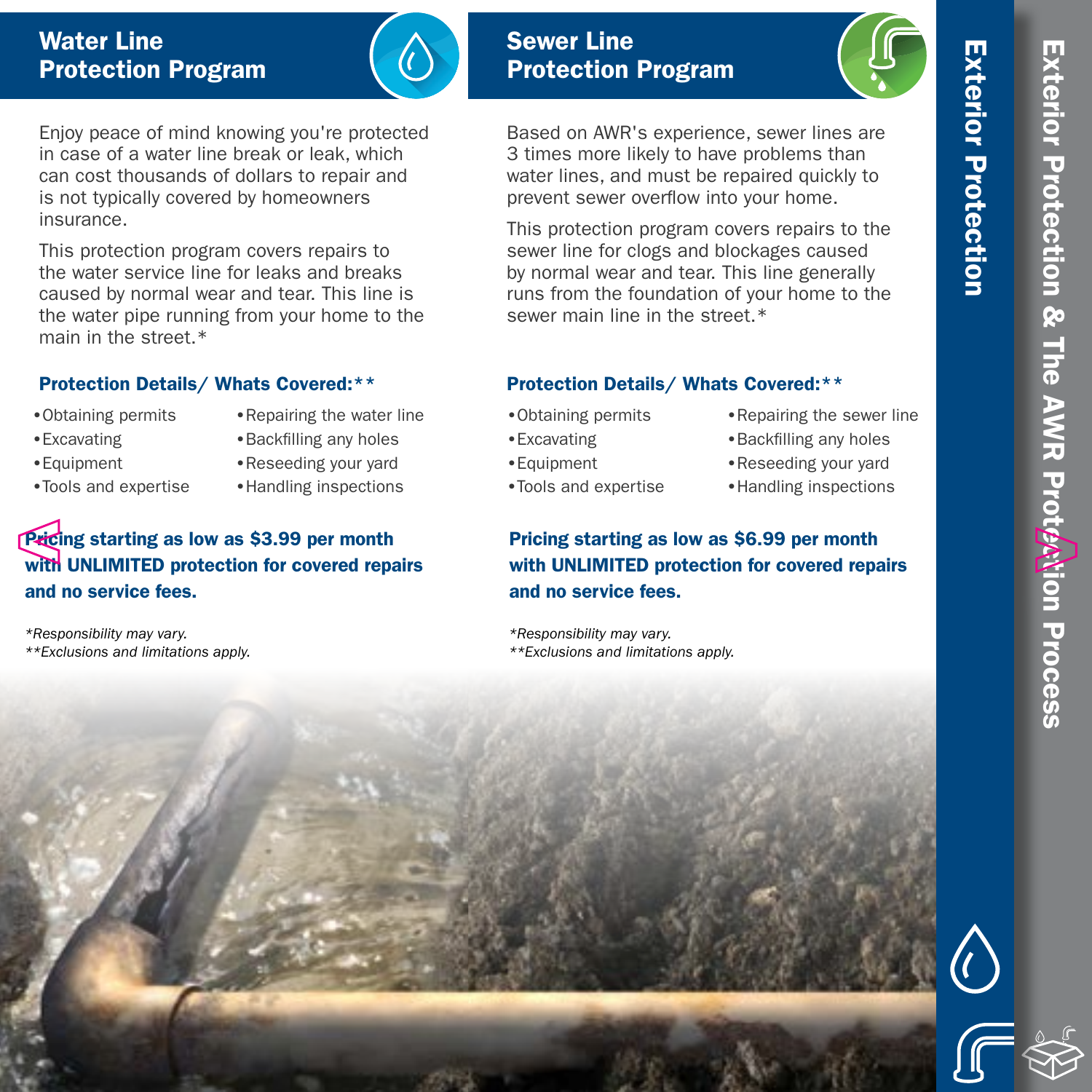# Water Line & Sewer Line **Protection Program** ( $\overrightarrow{CP}$  The AWR Protection Process

Water and sewer lines can cost thousands of dollars to repair, the cost of which sometimes exceeds typical warranty coverage levels, which is why unlimited protection is a great value. Whether it's 100 or 1,000 feet of line no matter the costs, you get unlimited coverage for covered repairs.

### Protection Details/ Whats Covered:\*\*

- •Obtaining permits
- •Repairing the water line

- •Excavating
- •Equipment
- •Tools and expertise
- •Repairing the sewer line •Backfilling any holes
- •Reseeding your yard
- •Handling inspections

## Pricing starting as low as \$7.98 per month with UNLIMITED protection for covered repairs and no service fees.

\*Responsibility may vary. \*\*Exclusions and limitations apply.



from home system repairs that may drain your bank account.

Remain Calm 2

We offer 24/7 support. So if you have a service line problem, even if it's at 2am, just breathe. And call us.





Unlimited protection for covered repairs, unlimited service calls and no deductibles. And there's a 1 year warranty on all covered repairs.

For More Information On Our Programs Visit www.awrusa.com/Philadelphia